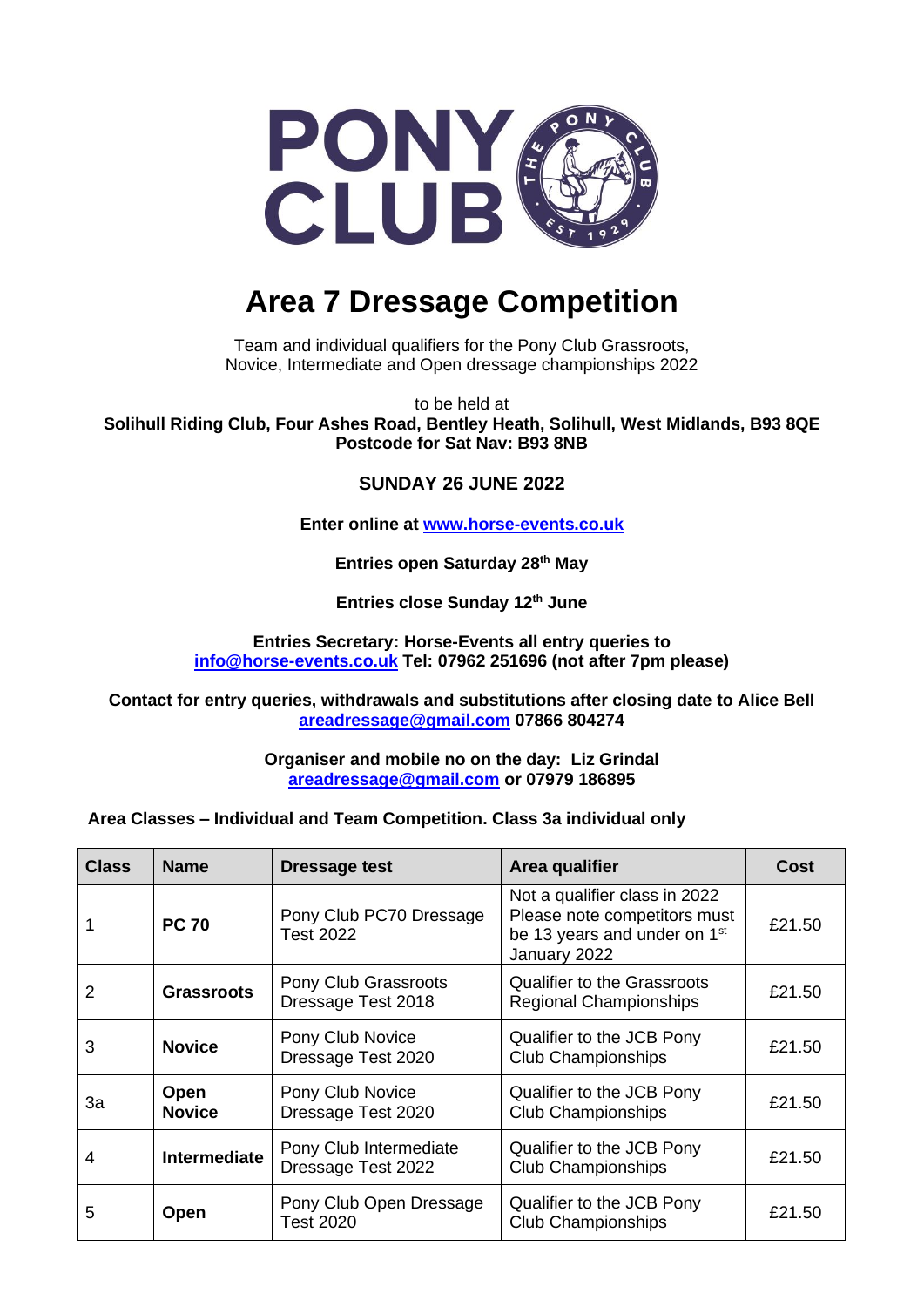## **Warm up Classes – Individuals only**

| <b>Class</b> | <b>Name</b>   | <b>Dressage test</b>              | <b>Cost</b> |
|--------------|---------------|-----------------------------------|-------------|
| 6            | <b>PC70</b>   | Pony Club PC70 Eventing Test 2022 | £15.50      |
|              | Grassroots    | Pony Club PC70 Dressage Test      | £15.50      |
| 8            | <b>Novice</b> | PC90 Eventing Test 2013           | £15.50      |
| 9            | Intermediate  | PC100 Eventing Test 2015          | £15.50      |
| 10           | Open          | PC110 Eventing Test 2022          | £15.50      |

You can ONLY enter the warm up test which corresponds to your area class.

The competition will be run under Pony Club 2022 rules for dressage which can be viewed here and includes all the tests to be used: **Dressage Championships** 

| <b>Entries</b>            | TO BE MADE VIA HORSE EVENTS www.horse-events.co.uk<br>Entries open on Saturday 28 <sup>th</sup> May and close on Sunday 12 <sup>th</sup> June<br>Entries only from those who have been selected by their branch and notified<br>by their DC/Centre Proprietor/Dressage Manager that they can enter. |
|---------------------------|-----------------------------------------------------------------------------------------------------------------------------------------------------------------------------------------------------------------------------------------------------------------------------------------------------|
|                           | Horse and rider changes before the closing date can be made online by<br>logging into your Horse Events account and editing your entry under the 'my<br>booking' tab.                                                                                                                               |
|                           | All entries are subject to a non-refundable booking fee as stated online.                                                                                                                                                                                                                           |
| Substitutions             | After the closing date for substitutions they may only be made as per P.C.<br>Dressage Rules. Please email your changes after the closing date to:<br>areadressage@gmail.com Please do NOT use any other email address.                                                                             |
|                           | Withdrawals/Refunds Full refunds of your entry fee (but not the booking fee) will be given up until<br>the closing date of the competition.                                                                                                                                                         |
|                           | After the closing date no refunds will be made except on the production of a                                                                                                                                                                                                                        |
|                           | vet or medical certificate.<br>In the event of abandonment 50% of the entry fee will be refunded.                                                                                                                                                                                                   |
| <b>Starting Times</b>     | Times will be published after 12 noon on Tuesday 21 <sup>st</sup> June on Horse-<br>Events www.horse-events.co.uk                                                                                                                                                                                   |
| Awards                    | Rosettes to 8 <sup>th</sup> place in area competitions<br>Rosettes to 6 <sup>th</sup> place in warm up classes<br>Team classes to 6 <sup>th</sup> place<br>Area trophies to the winners of each section                                                                                             |
| <b>Numbers</b>            | Competitors to provide their own numbers. Bib numbers can be printed from<br>horse events or you may wear your own bridle number.                                                                                                                                                                   |
| Commanders                | Are permitted in classes 1 and 2 of the Area qualifier classes and all the<br>warm up classes 6-10 only.                                                                                                                                                                                            |
| Live scoring &<br>results | Will be on Pony Club results. www.ponyclubresults.co.uk                                                                                                                                                                                                                                             |

## **PHOTOGRAPHY by TopShots [www.topshots.org.uk](http://www.topshots.org.uk/)**